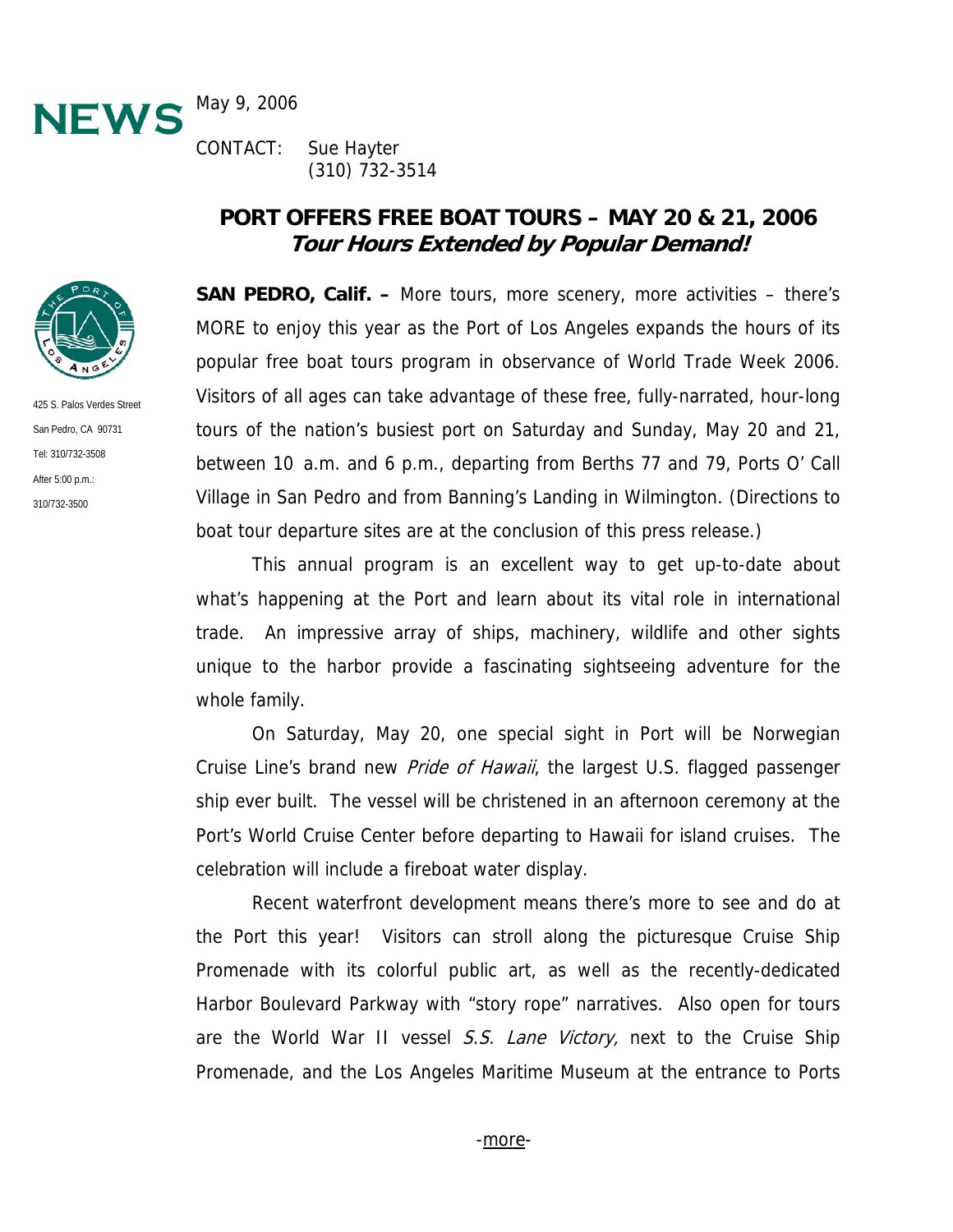### **World Trade Week Boat Tours '06 2-2-2**

O' Call. Nearby historic downtown San Pedro offers a variety of international restaurants and galleries. Sightseers can enjoy free rides on the Waterfront Red Car Line to all these attractions, with free transfers for the rubber-tire San Pedro Electric Trolley, or to the Cabrillo Beach Aquarium and Bathhouse.

Reservations are not required for the free boat tours, which will board on a first-come, first-served basis. Access for non-motorized wheelchairs is available at each departure point. Information about the Port's World Trade Week Boat Tours program is available 24 hours a day on the Port's toll-free special events line at (800) 831-PORT or call (310) 732-3508 during normal business hours.

World Trade Week is a national, month-long program of tours, seminars and other events to educate the public about the significance of international trade to the local economy. For information about other local World Trade Week activities, call the Los Angeles Area Chamber of Commerce at (213) 580-7569, or visit the official event website, www.worldtradeweek.com.

The Port of Los Angeles is America's premier port. As the leading container port in the nation and a critical hub in the international supply chain, the Port generates 259,000 regional jobs and \$8.4 billion in annual wages and tax revenues. The Port of Los Angeles also places a high priority on responsible growth initiatives combined with high security, environmental stewardship and community outreach. The Port of Los Angeles is a proprietary, self-supported department of the City of Los Angeles. The Port of Los Angeles – A cleaner port. A brighter future.

###

# Directions to Ports O' Call Village, San Pedro:

From the north: Take the Harbor 110 Freeway south and exit at the Vincent Thomas Bridge/Harbor Blvd. off-ramp. Turn right onto Harbor Blvd. Turn left at 6<sup>th</sup> Street, turn right immediately onto Sampson Way, turn left onto Nagoya Way, and proceed to the boat tours at Berth 77, Spirit Cruises, and Berth 79, Fiesta Cruises. Plenty of free parking is available.

From San Fernando Valley: Take the 101, 405 or I-5 Freeways south to the Harbor 110 Freeway south and proceed as indicated above.

#### -more-